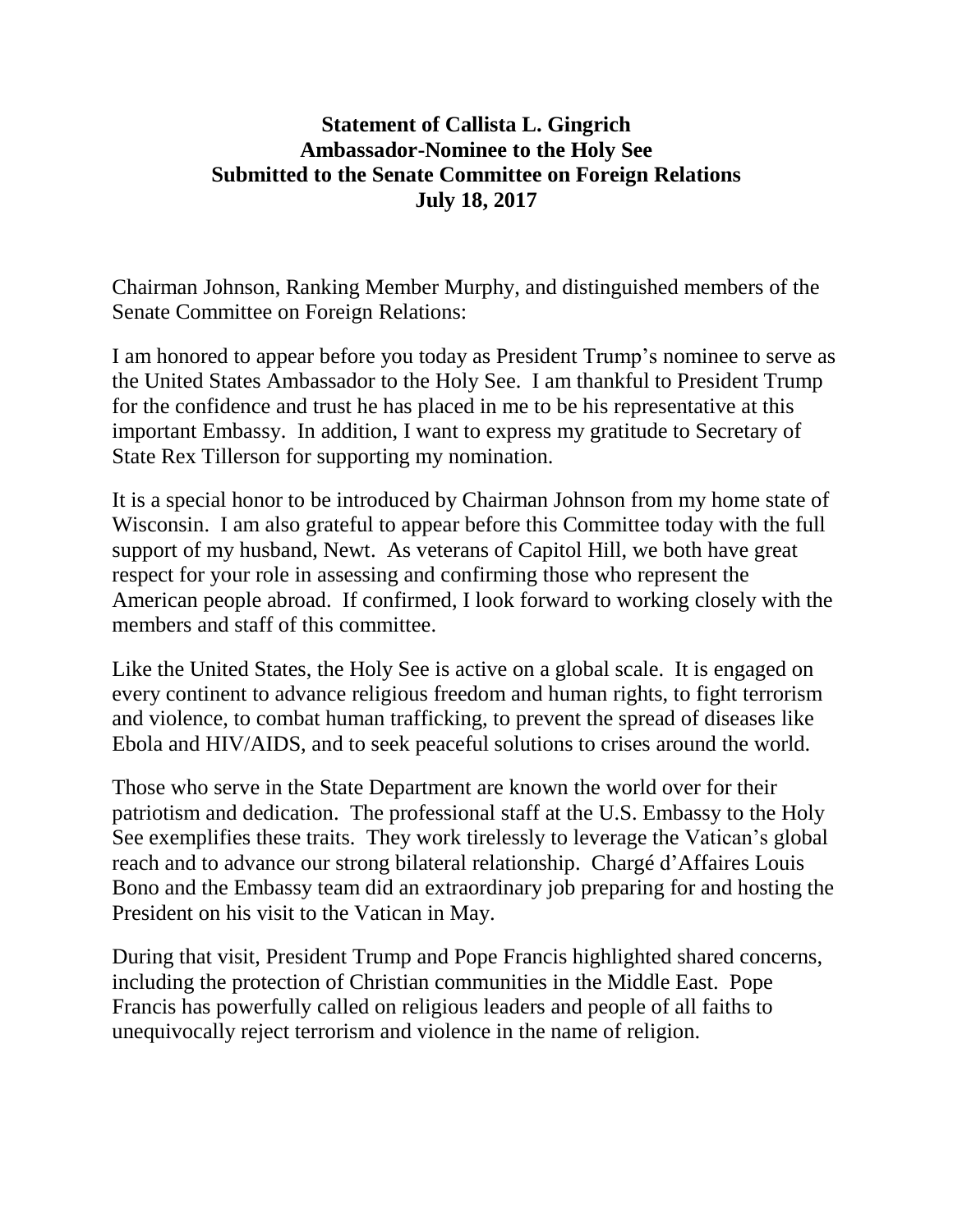The Vatican and its organizations play an active role in troubled areas around the globe, from Venezuela to South Sudan to the Democratic Republic of the Congo – countries where the Holy See's support for peaceful solutions and democratic institutions directly benefits the interests of the United States.

The Catholic Church is a unique global network, overseeing the world's secondlargest international aid organization, operating 25 percent of the world's healthcare facilities, and ministering to millions in every corner of the world.

As global leaders, the United States and the Vatican must continue to work closely to advance our shared values of human dignity and freedom. This can only happen if we maintain and build upon a strong foundation of trust and mutual communication. If confirmed, I will continue this vital dialogue – which has been so important for the people of the United States and the world.

I understand how the United States and the Holy See can act as a world-wide force for good, when we work together. Several years ago, I had the honor of producing a documentary film entitled, *Nine Days that Changed the World.* It chronicles Pope John Paul II's historic pilgrimage to Poland in 1979 – an event that inspired the Polish people to renew their hearts, reclaim their courage, and free themselves from the shackles of Communism.

Producing this film required substantial work with key church leaders and other experts in the United States, Poland and the Vatican. This film has been well received by the Catholic Church and is used in religious education programs throughout the United States. Most importantly, the film is a powerful example of the invaluable role the Vatican plays in international affairs.

Recently I produced another documentary film entitled, *Divine Mercy: The Canonization of John Paul II.* These projects, along with my decades-long membership in the Choir of the Basilica of the National Shrine of the Immaculate Conception, have given me the opportunity to build relationships with many Church leaders, clergy and religious scholars.

These experiences have instilled in me the highest respect for the Holy See, a deep appreciation for the responsibility of this post, and confidence that the United States-Vatican bilateral relationship is a force for good, and one that cannot be ignored.